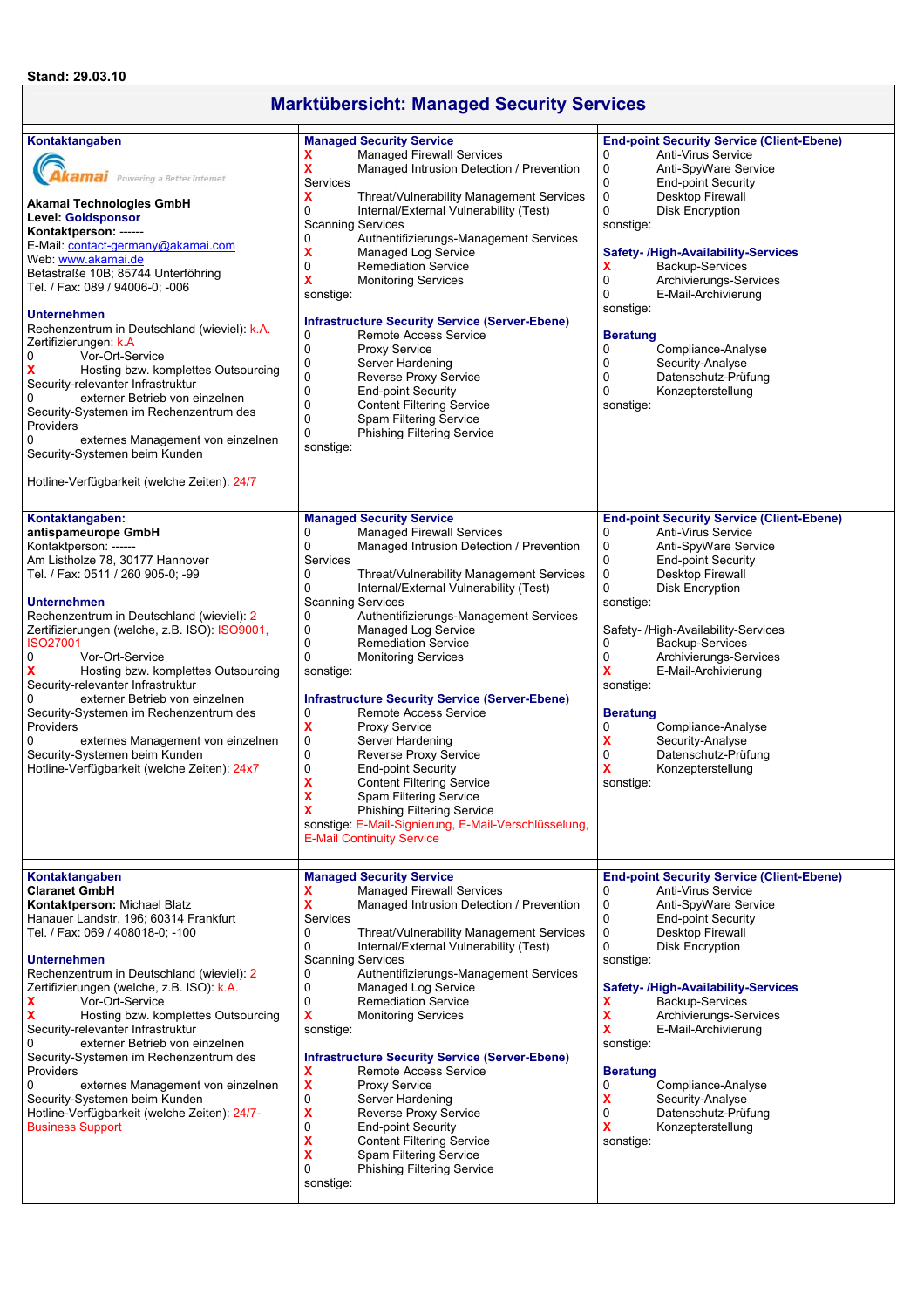| Kontaktangaben<br><b>Colt Technology Services GmbH</b><br>Kontaktperson: Andreas Kederer<br>Herriotstr. 4; 60528 Frankfurt<br>Tel. / Fax: 069 / 56606-0; -6565<br><b>Unternehmen</b><br>Rechenzentrum in Deutschland (wieviel): 3<br>Zertifizierungen (welche, z.B. ISO): ISO 27001<br>x<br>Vor-Ort-Service<br>x<br>Hosting bzw. komplettes Outsourcing<br>Security-relevanter Infrastruktur<br>externer Betrieb von einzelnen<br>Security-Systemen im Rechenzentrum des<br>Providers<br>x<br>externes Management von einzelnen<br>Security-Systemen beim Kunden<br>Hotline-Verfügbarkeit (welche Zeiten): 24/7 -<br>Rund um die Uhr                                                                                                                                                                                                                         | <b>Managed Security Service</b><br><b>Managed Firewall Services</b><br>X<br>Managed Intrusion Detection / Prevention<br>Services<br>Threat/Vulnerability Management Services<br>х<br>x<br>Internal/External Vulnerability (Test)<br><b>Scanning Services</b><br>Authentifizierungs-Management Services<br>x<br>x<br>Managed Log Service<br>χ<br><b>Remediation Service</b><br>χ<br><b>Monitoring Services</b><br>sonstige:<br><b>Infrastructure Security Service (Server-Ebene)</b><br>Remote Access Service<br>х<br>X<br><b>Proxy Service</b><br>x<br>Server Hardening<br>X<br>Reverse Proxy Service<br>0<br><b>End-point Security</b><br>x<br><b>Content Filtering Service</b><br>X<br>Spam Filtering Service<br>x<br><b>Phishing Filtering Service</b><br>sonstige:                                                                                                                                                                                                                                                                                                                                                                              | <b>End-point Security Service (Client-Ebene)</b><br><b>Anti-Virus Service</b><br>x<br>x<br>Anti-SpyWare Service<br>0<br><b>End-point Security</b><br>0<br>Desktop Firewall<br>0<br><b>Disk Encryption</b><br>sonstige:<br><b>Safety-/High-Availability-Services</b><br>Backup-Services<br>x<br>x<br>Archivierungs-Services<br>x<br>E-Mail-Archivierung<br>sonstige:<br><b>Beratung</b><br>Compliance-Analyse<br>x<br>x<br>Security-Analyse<br>x<br>Datenschutz-Prüfung<br>x<br>Konzepterstellung<br>sonstige: Security Consulting                                                                                                                                                                                                                                                                                                                                                                                                                                                                                                         |
|--------------------------------------------------------------------------------------------------------------------------------------------------------------------------------------------------------------------------------------------------------------------------------------------------------------------------------------------------------------------------------------------------------------------------------------------------------------------------------------------------------------------------------------------------------------------------------------------------------------------------------------------------------------------------------------------------------------------------------------------------------------------------------------------------------------------------------------------------------------|-----------------------------------------------------------------------------------------------------------------------------------------------------------------------------------------------------------------------------------------------------------------------------------------------------------------------------------------------------------------------------------------------------------------------------------------------------------------------------------------------------------------------------------------------------------------------------------------------------------------------------------------------------------------------------------------------------------------------------------------------------------------------------------------------------------------------------------------------------------------------------------------------------------------------------------------------------------------------------------------------------------------------------------------------------------------------------------------------------------------------------------------------------|-------------------------------------------------------------------------------------------------------------------------------------------------------------------------------------------------------------------------------------------------------------------------------------------------------------------------------------------------------------------------------------------------------------------------------------------------------------------------------------------------------------------------------------------------------------------------------------------------------------------------------------------------------------------------------------------------------------------------------------------------------------------------------------------------------------------------------------------------------------------------------------------------------------------------------------------------------------------------------------------------------------------------------------------|
| Kontaktangaben<br>Computacenter AG & Co. oHG<br>Kontaktperson: Jan Frank Müller<br>Europaring 34-40; 50170 Kerpen-Sindorf<br>Tel. 0172 / 8655220<br><b>Unternehmen</b><br>Rechenzentrum in Deutschland (wieviel): 2<br>Zertifizierungen (welche, z.B. ISO): ISO/IEC<br>27001:2005; ISO/IEC 20000<br>х<br>Vor-Ort-Service<br>Hosting bzw. komplettes Outsourcing<br>Security-relevanter Infrastruktur<br>externer Betrieb von einzelnen<br>Security-Systemen im Rechenzentrum des<br>Providers<br>x<br>externes Management von einzelnen<br>Security-Systemen beim Kunden<br>Hotline-Verfügbarkeit (welche Zeiten): Monitoring<br>und Incident Management: 7x24h; Montag -<br>Sonntag, 0:00-24:00 Uhr; Security Operating:<br>5x9h; Montag - Freitag, 8:00-17:00 Uhr (oder<br>nach Bedarf); Eskalation Management: 7x24h;<br>Montag - Sonntag, 0:00-24:00 Uhr | <b>Managed Security Service</b><br><b>Managed Firewall Services</b><br>х<br>x<br>Managed Intrusion Detection / Prevention<br>Services<br>x<br>Threat/Vulnerability Management Services<br>x<br>Internal/External Vulnerability (Test)<br><b>Scanning Services</b><br>χ<br>Authentifizierungs-Management Services<br>x<br>Managed Log Service<br>X<br><b>Remediation Service</b><br>χ<br><b>Monitoring Services</b><br>sonstige: Managed Log Correlation (SIEM), Managed<br>PKI<br><b>Infrastructure Security Service (Server-Ebene)</b><br>x<br>Remote Access Service<br>x<br><b>Proxy Service</b><br>X<br>Server Hardening<br>x<br>Reverse Proxy Service<br>X<br><b>End-point Security</b><br>x<br><b>Content Filtering Service</b><br>x<br>Spam Filtering Service<br>X<br><b>Phishing Filtering Service</b><br>sonstige: Netzzugangskontrolle, Encryption (VPN,<br>SAN, File, Folder), Data Loss Prevention, Information<br><b>Rights Management, Privileged Account</b><br>Management, Application Security (Database, SAP,<br>Web Services,), Identity & Access Management (PKI,<br>SSO,), E-Mail Encryption, Managed Link Layer<br>Protection. | <b>End-point Security Service (Client-Ebene)</b><br>Anti-Virus Service<br>x<br>x<br>Anti-SpyWare Service<br>χ<br><b>End-point Security</b><br>x<br>Desktop Firewall<br>x<br><b>Disk Encryption</b><br>sonstige: Netzzugangskontrolle, Remediation<br>Services, File Encryption, Desktop Intrusion<br>Prevention<br><b>Safety-/High-Availability-Services</b><br>Backup-Services<br>x<br>x<br>Archivierungs-Services<br>x<br>E-Mail-Archivierung<br>sonstige:<br>Beratung:<br>Compliance-Analyse<br>x<br>x<br>Security-Analyse<br>χ<br>Datenschutz-Prüfung<br>x<br>Konzepterstellung<br>sonstige: Security in virtualisierten Umgebungen,<br>Beratung, Evaluierung; Implementierung,<br>Troubleshooting und Betrieb von Client Security-,<br>Network Security-, Datacenter Security-, Identity &<br>Access Lösungen-, Application Security-, Information<br>Protection (DLP/ IRM)-Lösungen und Secure<br>Architecture & Desing von IT Umgebungen sowie<br>Information Security Management (ISO 27001, BSI<br>Grundschutz, PCI, Compliance) |
| Kontaktangaben<br><b>Controlware GmbH</b><br>Kontaktperson: Jacqueline Trouvain<br>Waldstraße 92; 63128 Dietzenbach<br>Tel.: 06074 / 858-0<br><b>Unternehmen</b><br>Rechenzentrum in Deutschland (wieviel): k.A.<br>Zertifizierungen (welche, z.B. ISO): k.A.<br>x<br>Vor-Ort-Service<br>Hosting bzw. komplettes Outsourcing<br>0<br>Security-relevanter Infrastruktur<br>externer Betrieb von einzelnen<br>Security-Systemen im Rechenzentrum des<br>Providers<br>externes Management von einzelnen<br>Security-Systemen beim Kunden<br>Hotline-Verfügbarkeit (welche Zeiten): 365x24x7                                                                                                                                                                                                                                                                     | <b>Managed Security Service</b><br><b>Managed Firewall Services</b><br>х<br>0<br>Managed Intrusion Detection / Prevention<br>Services<br>Threat/Vulnerability Management Services<br>x<br>x<br>Internal/External Vulnerability (Test)<br><b>Scanning Services</b><br>Authentifizierungs-Management Services<br>x<br>x<br><b>Managed Log Service</b><br>X<br><b>Remediation Service</b><br>x<br><b>Monitoring Services</b><br>sonstige:<br><b>Infrastructure Security Service (Server-Ebene)</b><br><b>Remote Access Service</b><br>x<br>x<br>Proxy Service<br>x<br>Server Hardening<br>X<br>Reverse Proxy Service<br>x<br><b>End-point Security</b><br>X<br><b>Content Filtering Service</b><br>χ<br><b>Spam Filtering Service</b><br>χ<br><b>Phishing Filtering Service</b><br>sonstige:                                                                                                                                                                                                                                                                                                                                                           | <b>End-point Security Service (Client-Ebene)</b><br>Anti-Virus Service<br>x<br>x<br>Anti-SpyWare Service<br>χ<br><b>End-point Security</b><br>x<br>Desktop Firewall<br>x<br>Disk Encryption<br>sonstige:<br>Safety- /High-Availability-Services<br>Backup-Services<br>x<br>0<br>Archivierungs-Services<br>0<br>E-Mail-Archivierung<br>sonstige:<br><b>Beratung</b><br>x<br>Compliance-Analyse<br>x<br>Security-Analyse<br>x<br>Datenschutz-Prüfung<br>x<br>Konzepterstellung<br>sonstige:                                                                                                                                                                                                                                                                                                                                                                                                                                                                                                                                                 |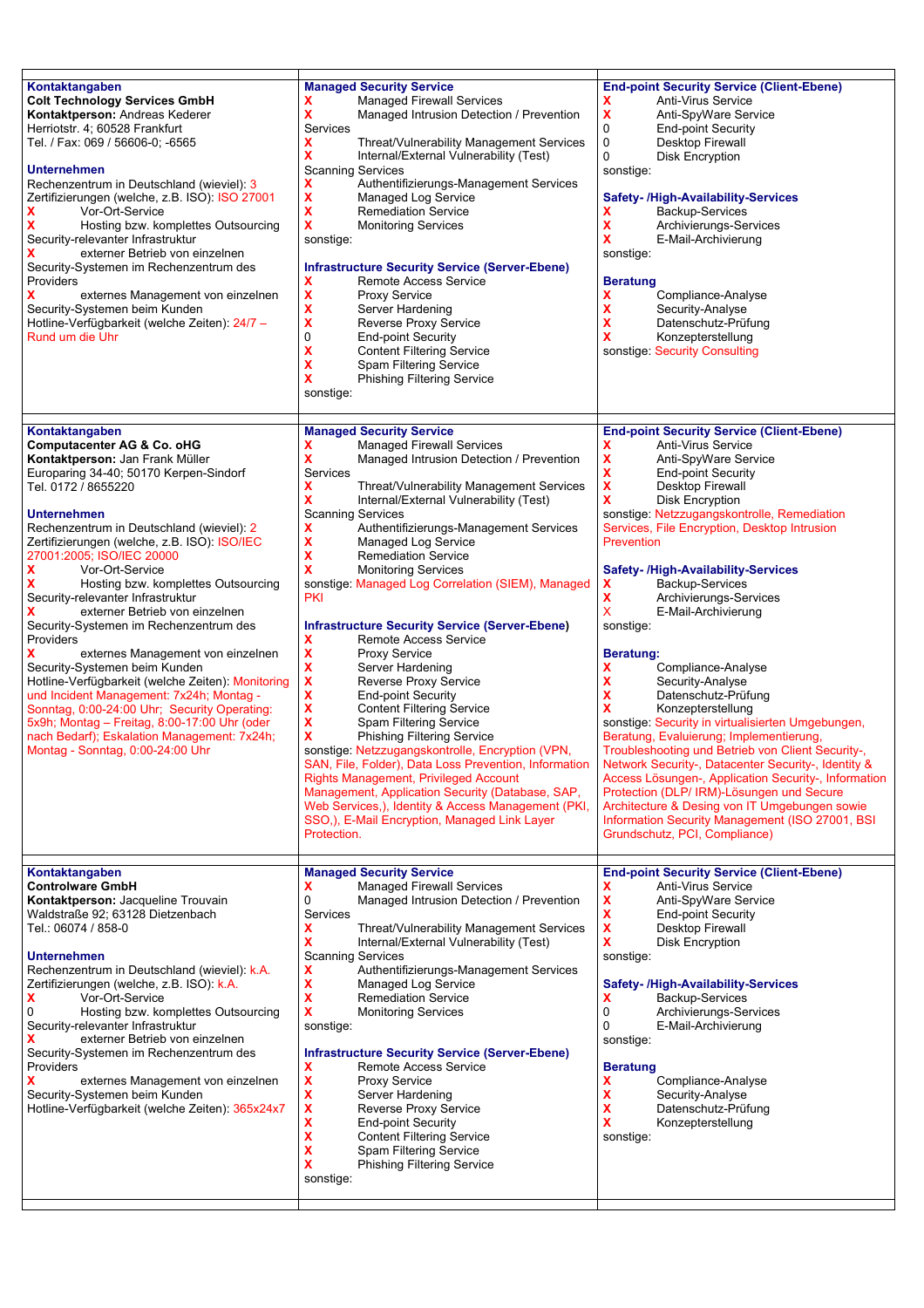| Kontaktangaben<br>eleven GmbH<br>Kontaktperson: ------<br>Hardenbergplatz 2; 10623 Berlin<br>Tel. / Fax: 030 / 520056-0; -299<br><b>Unternehmen</b><br>Rechenzentrum in Deutschland (wieviel): 3<br>Zertifizierungen (welche, z.B. ISO): 27001<br>x<br>Vor-Ort-Service<br>0<br>Hosting bzw. komplettes Outsourcing<br>Security-relevanter Infrastruktur<br>externer Betrieb von einzelnen<br>Security-Systemen im Rechenzentrum des<br>Providers<br>x<br>externes Management von einzelnen<br>Security-Systemen beim Kunden<br>Hotline-Verfügbarkeit (welche Zeiten): 24/7                                                                                     | <b>Managed Security Service</b><br>x<br><b>Managed Firewall Services</b><br>0<br>Managed Intrusion Detection / Prevention<br>Services<br>X<br>Threat/Vulnerability Management Services<br>Internal/External Vulnerability (Test)<br>0<br><b>Scanning Services</b><br>0<br>Authentifizierungs-Management Services<br>0<br><b>Managed Log Service</b><br>0<br><b>Remediation Service</b><br>0<br><b>Monitoring Services</b><br>sonstige:<br><b>Infrastructure Security Service (Server-Ebene)</b><br>Remote Access Service<br>0<br>0<br>Proxy Service<br>0<br>Server Hardening<br>0<br><b>Reverse Proxy Service</b><br>0<br><b>End-point Security</b><br>0<br><b>Content Filtering Service</b><br>x<br>Spam Filtering Service<br>χ<br><b>Phishing Filtering Service</b><br>sonstige: Antivirus und Outbreak-Schutz,<br>Infrastrukturschutz für E-Mail-Infrastrukturen | <b>End-point Security Service (Client-Ebene)</b><br>Anti-Virus Service<br>0<br>0<br>Anti-SpyWare Service<br>0<br><b>End-point Security</b><br>0<br>Desktop Firewall<br>0<br><b>Disk Encryption</b><br>sonstige:<br>Safety- /High-Availability-Services<br>Backup-Services<br>0<br>0<br>Archivierungs-Services<br>x<br>E-Mail-Archivierung<br>sonstige:<br><b>Beratung</b><br>0<br>Compliance-Analyse<br>0<br>Security-Analyse<br>0<br>Datenschutz-Prüfung<br>x<br>Konzepterstellung<br>sonstige: integrierte E-Mail-Sicherheit,<br>Komplettschutz der E-Mail-Kommunikation im<br>Unternehmen |
|----------------------------------------------------------------------------------------------------------------------------------------------------------------------------------------------------------------------------------------------------------------------------------------------------------------------------------------------------------------------------------------------------------------------------------------------------------------------------------------------------------------------------------------------------------------------------------------------------------------------------------------------------------------|---------------------------------------------------------------------------------------------------------------------------------------------------------------------------------------------------------------------------------------------------------------------------------------------------------------------------------------------------------------------------------------------------------------------------------------------------------------------------------------------------------------------------------------------------------------------------------------------------------------------------------------------------------------------------------------------------------------------------------------------------------------------------------------------------------------------------------------------------------------------|----------------------------------------------------------------------------------------------------------------------------------------------------------------------------------------------------------------------------------------------------------------------------------------------------------------------------------------------------------------------------------------------------------------------------------------------------------------------------------------------------------------------------------------------------------------------------------------------|
| Kontaktangaben:<br><b>Giegerich &amp; Partner GmbH</b><br>Kontaktperson: Mario Husmann<br>Daimlerstraße 1 h; 63303 Dreieich<br>Tel. / Fax: 06103 / 5881-37; -39<br><b>Unternehmen</b><br>Rechenzentrum in Deutschland (wieviel): k.A.<br>Zertifizierungen: k.A.<br>x<br>Vor-Ort-Service<br>x<br>Hosting bzw. komplettes Outsourcing<br>Security-relevanter Infrastruktur<br>x<br>externer Betrieb von einzelnen<br>Security-Systemen im Rechenzentrum des<br>Providers<br>x<br>externes Management von einzelnen<br>Security-Systemen beim Kunden<br>Hotline-Verfügbarkeit (welche Zeiten): Mo - Fr.<br>08:00 - 18:00 Uhr / sowie So - Sa 00:00 - 24:00<br>Uhr | <b>Managed Security Service</b><br>x<br><b>Managed Firewall Services</b><br>X<br>Managed Intrusion Detection / Prevention<br>Services<br>x<br>Threat/Vulnerability Management Services<br>X<br>Internal/External Vulnerability (Test)<br><b>Scanning Services</b><br>X<br>Authentifizierungs-Management Services<br>X<br>Managed Log Service<br>X<br><b>Remediation Service</b><br>X<br><b>Monitoring Services</b><br>sonstige:<br><b>Infrastructure Security Service (Server-Ebene)</b><br>X<br>Remote Access Service<br>X<br><b>Proxy Service</b><br>X<br>Server Hardening<br>X<br>Reverse Proxy Service<br>X<br><b>End-point Security</b><br>x<br><b>Content Filtering Service</b><br>X<br>Spam Filtering Service<br>x<br><b>Phishing Filtering Service</b><br>sonstige: WebApplication Schutz, Web-Filtering-<br><b>Service</b>                                 | <b>End-point Security Service (Client-Ebene)</b><br>x<br><b>Anti-Virus Service</b><br>X<br>Anti-SpyWare Service<br>X<br><b>End-point Security</b><br>X<br>Desktop Firewall<br>x<br><b>Disk Encryption</b><br>sonstige:<br>Safety- /High-Availability-Services<br>x<br>Backup-Services<br>X<br>Archivierungs-Services<br>x<br>E-Mail-Archivierung<br>sonstige:<br><b>Beratung</b><br>χ<br>Compliance-Analyse<br>x<br>Security-Analyse<br>x<br>Datenschutz-Prüfung<br>x<br>Konzepterstellung<br>sonstige:                                                                                      |
| Kontaktangaben<br><b>IBM Deutschland</b><br>Kontaktperson: Christian Emmerich<br>IBM Allee 1; 71137 Ehningen<br>Tel. / Fax: 0800-4267947<br><b>Unternehmen</b><br>Rechenzentrum in Deutschland (wieviel): 8<br>Zertifizierungen: ISO27001 zertifiziert, SAS70<br>Type II attested, AICPA SysTrust certified<br>x<br>Vor-Ort-Service<br>x<br>Hosting bzw. komplettes Outsourcing<br>Security-relevanter Infrastruktur<br>externer Betrieb von einzelnen<br>Security-Systemen im Rechenzentrum des<br>Providers<br>x<br>externes Management von einzelnen<br>Security-Systemen beim Kunden<br>Hotline-Verfügbarkeit (welche Zeiten): 24/7                        | <b>Managed Security Service</b><br><b>Managed Firewall Services</b><br>x<br>x<br>Managed Intrusion Detection / Prevention<br>Services<br>Threat/Vulnerability Management Services<br>x<br>x<br>Internal/External Vulnerability (Test)<br><b>Scanning Services</b><br>Authentifizierungs-Management Services<br>0<br>x<br>Managed Log Service<br>0<br><b>Remediation Service</b><br>x<br><b>Monitoring Services</b><br>sonstige: Secure E-Mail, Secure Web, Managed<br><b>Identity</b><br><b>Infrastructure Security Service (Server-Ebene)</b><br>x<br>Remote Access Service<br>x<br><b>Proxy Service</b><br>x<br>Server Hardening<br>X<br><b>Reverse Proxy Service</b><br>x<br><b>End-point Security</b><br>x<br><b>Content Filtering Service</b><br>x<br>Spam Filtering Service<br><b>Phishing Filtering Service</b><br>x<br>sonstige:                            | <b>End-point Security Service (Client-Ebene)</b><br>Anti-Virus Service<br>x<br>X<br>Anti-SpyWare Service<br>X<br><b>End-point Security</b><br>x<br>Desktop Firewall<br>x<br><b>Disk Encryption</b><br>sonstige: Data Loss Prevention<br>Safety-/High-Availability-Services<br>Backup-Services<br>x<br>x<br>Archivierungs-Services<br>x<br>E-Mail-Archivierung<br>sonstige:<br><b>Beratung</b><br>x<br>Compliance-Analyse<br>x<br>Security-Analyse<br>x<br>Datenschutz-Prüfung<br>x<br>Konzepterstellung<br>sonstige:                                                                         |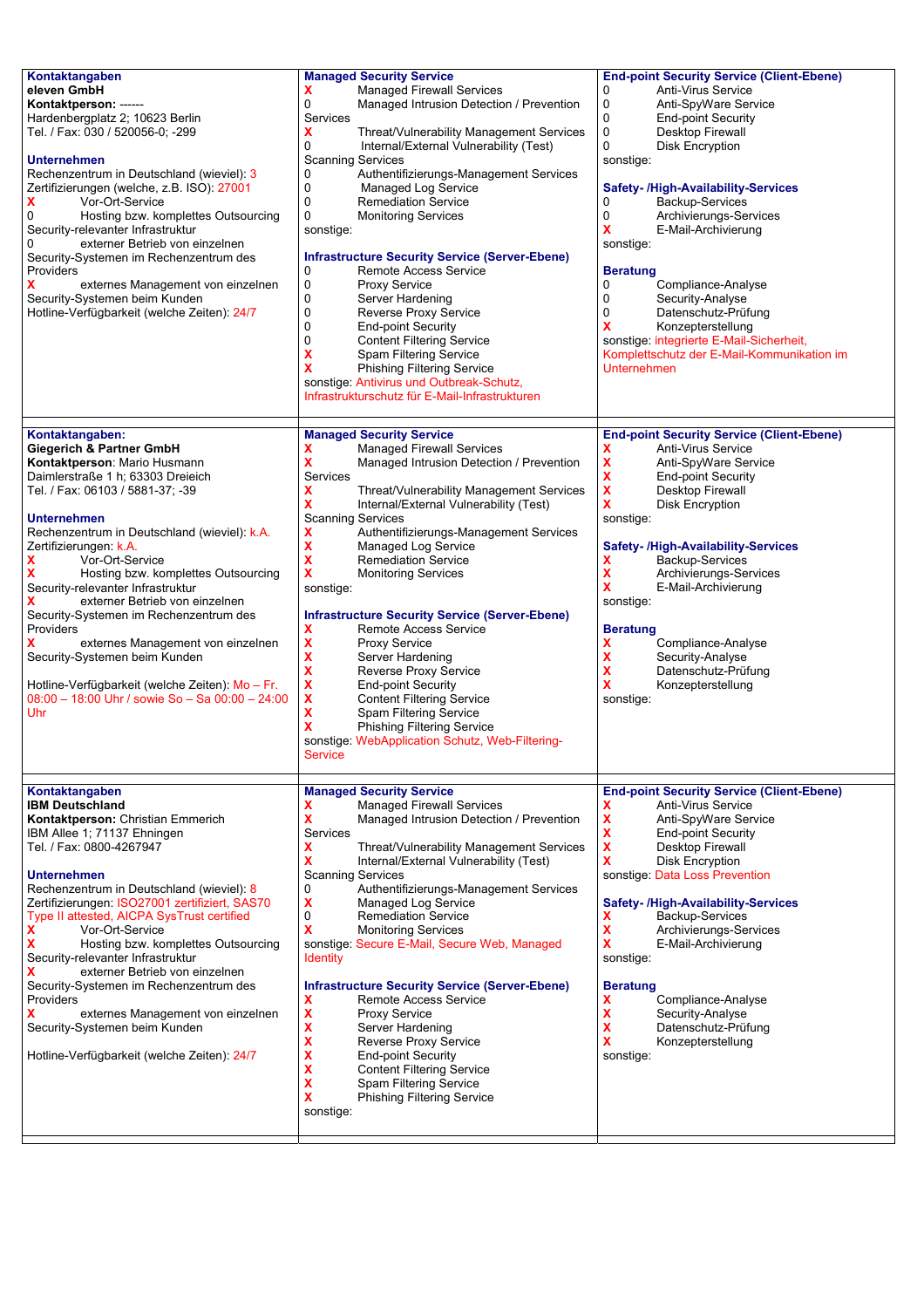| Kontaktangaben:<br>indevis GmbH<br>Kontaktperson: Andreas Mayer<br>Grimmstrasse 1; D-80336 München<br>Tel. / Fax: 089 / 228078-70 / Fax: -79<br><b>Unternehmen</b><br>Rechenzentrum in Deutschland (wieviel): 2<br>Zertifizierungen: ISO/IEC 27001 auf Basis von IT<br>Grundschutz (BSI)<br>x<br>Vor-Ort-Service<br>Hosting bzw. komplettes Outsourcing<br>Security-relevanter Infrastruktur<br>externer Betrieb von einzelnen<br>Security-Systemen im Rechenzentrum des<br>Providers<br>x<br>externes Management von einzelnen<br>Security-Systemen beim Kunden<br>Hotline-Verfügbarkeit: 7 x 24                                                                                                               | <b>Managed Security Service</b><br><b>Managed Firewall Services</b><br>Managed Intrusion Detection / Prevention<br>x<br>Services<br>Threat/Vulnerability Management Services<br>х<br>x<br>Internal/External Vulnerability (Test)<br><b>Scanning Services</b><br>x<br>Authentifizierungs-Management Services<br>x<br>Managed Log Service<br>0<br><b>Remediation Service</b><br>χ<br><b>Monitoring Services</b><br>sonstige:<br><b>Infrastructure Security Service (Server-Ebene)</b><br>Remote Access Service<br>x<br>χ<br><b>Proxy Service</b><br>0<br>Server Hardening<br>χ<br>Reverse Proxy Service<br>0<br><b>End-point Security</b><br>x<br><b>Content Filtering Service</b><br>x<br>Spam Filtering Service<br>0<br><b>Phishing Filtering Service</b><br>sonstige              | <b>End-point Security Service (Client-Ebene)</b><br>0<br>Anti-Virus Service<br>0<br>Anti-SpyWare Service<br>0<br><b>End-point Security</b><br>0<br>Desktop Firewall<br>0<br><b>Disk Encryption</b><br>sonstige:<br><b>Safety-/High-Availability-Services</b><br>x<br>Backup-Services<br>0<br>Archivierungs-Services<br>$\Omega$<br>E-Mail-Archivierung<br>sonstige:<br><b>Beratung</b><br>0<br>Compliance-Analyse<br>x<br>Security-Analyse<br>0<br>Datenschutz-Prüfung<br>x<br>Konzepterstellung<br>sonstige:                                                                                            |
|-----------------------------------------------------------------------------------------------------------------------------------------------------------------------------------------------------------------------------------------------------------------------------------------------------------------------------------------------------------------------------------------------------------------------------------------------------------------------------------------------------------------------------------------------------------------------------------------------------------------------------------------------------------------------------------------------------------------|------------------------------------------------------------------------------------------------------------------------------------------------------------------------------------------------------------------------------------------------------------------------------------------------------------------------------------------------------------------------------------------------------------------------------------------------------------------------------------------------------------------------------------------------------------------------------------------------------------------------------------------------------------------------------------------------------------------------------------------------------------------------------------|----------------------------------------------------------------------------------------------------------------------------------------------------------------------------------------------------------------------------------------------------------------------------------------------------------------------------------------------------------------------------------------------------------------------------------------------------------------------------------------------------------------------------------------------------------------------------------------------------------|
| Kontaktangaben:<br><b>Integralis Deutschland GmbH</b><br>Kontaktperson: Guido Moezer<br>Ferdinand-Braun-Str. 1; 74074 Heilbronn<br>Tel. / Fax: 07131 / 799116; 79914116<br><b>Unternehmen</b><br>Rechenzentrum in Deutschland (wieviel): 1<br>(München)<br>Zertifizierungen: 27001 ISO<br>x<br>Vor-Ort-Service<br>Hosting bzw. komplettes Outsourcing<br>Security-relevanter Infrastruktur<br>externer Betrieb von einzelnen<br>Security-Systemen im Rechenzentrum des<br>Providers<br>externes Management von einzelnen<br>Security-Systemen beim Kunden<br>Hotline-Verfügbarkeit (welche Zeiten): 24x7-<br>Unterstützung / Telefon-Hotline,<br>Fernüberwachung und -administration, Vor-Ort-<br>Unterstützung | <b>Managed Security Service</b><br>x<br><b>Managed Firewall Services</b><br>x<br>Managed Intrusion Detection / Prevention<br>Services<br>x<br>Threat/Vulnerability Management Services<br>x<br>Internal/External Vulnerability (Test)<br><b>Scanning Services</b><br>x<br>Authentifizierungs-Management Services<br>χ<br>Managed Log Service<br>x<br><b>Remediation Service</b><br>x<br><b>Monitoring Services</b><br>sonstige:<br><b>Infrastructure Security Service (Server-Ebene)</b><br>X<br>Remote Access Service<br>X<br><b>Proxy Service</b><br>X<br>Server Hardening<br>X<br>Reverse Proxy Service<br>χ<br><b>End-point Security</b><br>χ<br><b>Content Filtering Service</b><br>x<br><b>Spam Filtering Service</b><br>X<br><b>Phishing Filtering Service</b><br>sonstige: | <b>End-point Security Service (Client-Ebene)</b><br>x<br>Anti-Virus Service<br>X<br>Anti-SpyWare Service<br>X<br><b>End-point Security</b><br>X<br>Desktop Firewall<br>X<br><b>Disk Encryption</b><br>sonstige:<br><b>Safety-/High-Availability-Services</b><br>Backup-Services<br>x<br>X<br>Archivierungs-Services<br>x<br>E-Mail-Archivierung<br>sonstige:<br><b>Beratung</b><br>x<br>Compliance-Analyse<br>x<br>Security-Analyse<br>x<br>Datenschutz-Prüfung<br>x<br>Konzepterstellung<br>sonstige: Strategic Consulting, Identity und Access<br>Management, Support- und Managed Services,<br>Audits |
| Kontaktangaben<br>Jürgen Jakob Software-Entwicklung<br>Kontaktperson: Jürgen Pubanz<br>Robert-Bosch-Breite 10; 37079 Göttingen<br>Tel. 0551 / 305604-33<br><b>Unternehmen</b><br>Rechenzentrum in Deutschland (wieviel): 2<br>Zertifizierungen (welche, z.B. ISO): nein<br>x<br>Vor-Ort-Service (über Händler)<br>0<br>Hosting bzw. komplettes Outsourcing<br>Security-relevanter Infrastruktur<br>externer Betrieb von einzelnen<br>Security-Systemen im Rechenzentrum des<br>Providers<br>0<br>externes Management von einzelnen<br>Security-Systemen beim Kunden<br>Hotline-Verfügbarkeit (welche Zeiten): Mo. - Fr.,<br>$8:00 - 18:00$ Uhr                                                                  | <b>Managed Security Service</b><br>0<br><b>Managed Firewall Services</b><br>0<br>Managed Intrusion Detection / Prevention<br>Services<br>0<br>Threat/Vulnerability Management Services<br>0<br>Internal/External Vulnerability (Test)<br><b>Scanning Services</b><br>Authentifizierungs-Management Services<br>0<br>0<br>Managed Log Service<br><b>Remediation Service</b><br>0<br>0<br><b>Monitoring Services</b><br>sonstige:<br><b>Infrastructure Security Service (Server-Ebene)</b><br>Remote Access Service<br>0<br>0<br><b>Proxy Service</b><br>0<br>Server Hardening<br>0<br>Reverse Proxy Service<br>0<br><b>End-point Security</b><br>0<br><b>Content Filtering Service</b><br>x<br>Spam Filtering Service<br>x<br><b>Phishing Filtering Service</b><br>sonstige:        | <b>End-point Security Service (Client-Ebene)</b><br>0<br>Anti-Virus Service<br>0<br>Anti-SpyWare Service<br>0<br><b>End-point Security</b><br>0<br>Desktop Firewall<br>0<br><b>Disk Encryption</b><br>sonstige:<br><b>Safety-/High-Availability-Services</b><br>Backup-Services<br>0<br>0<br>Archivierungs-Services<br>x<br>E-Mail-Archivierung<br>sonstige:<br><b>Beratung:</b><br>Compliance-Analyse<br>0<br>0<br>Security-Analyse<br>0<br>Datenschutz-Prüfung<br>0<br>Konzepterstellung<br>sonstige:                                                                                                  |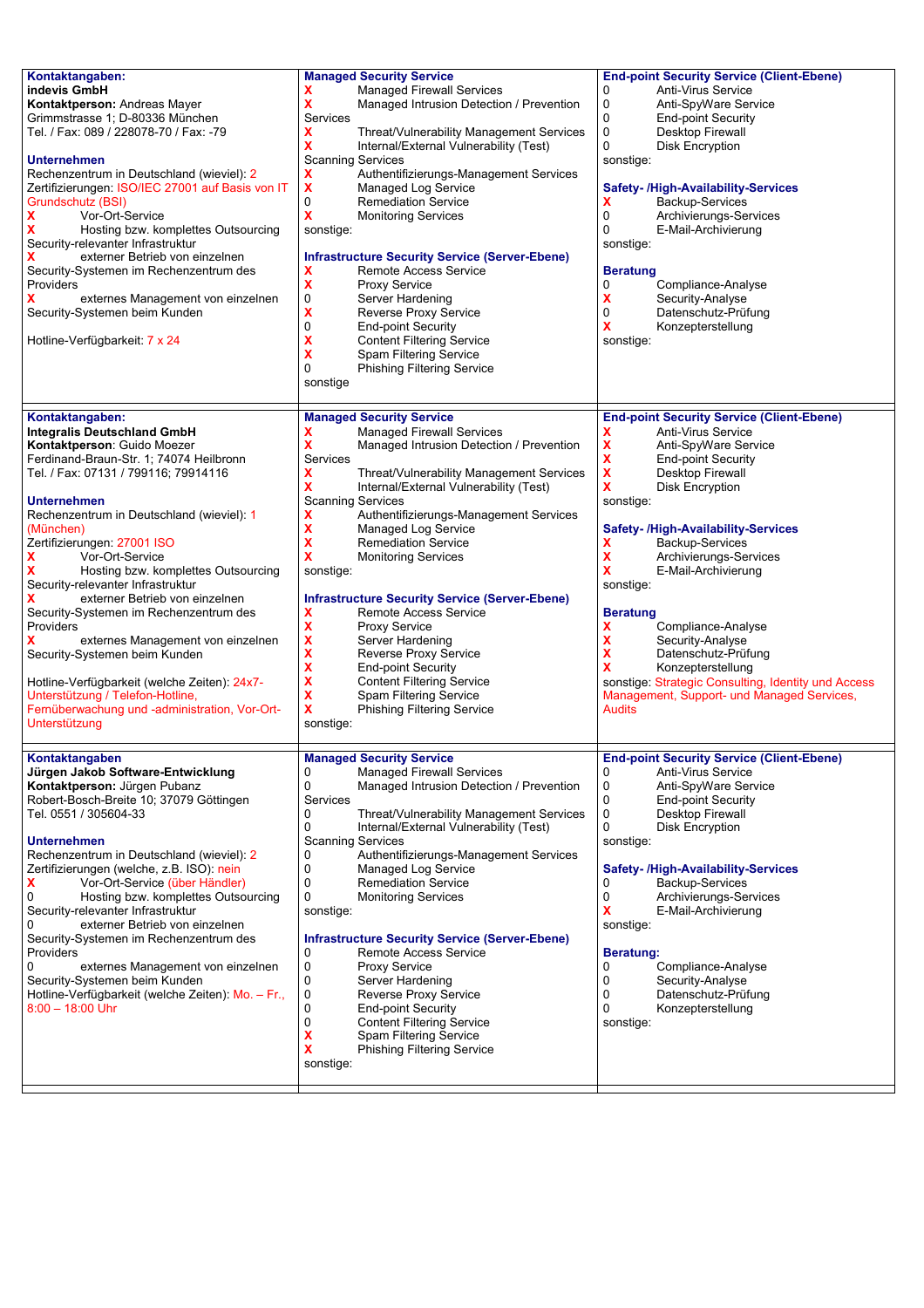| Kontaktangaben<br><b>McAfee GmbH</b><br>Kontaktperson: Isabell Unseld<br>Ohmstr. 1; 85716 Unterschleißheim<br>Tel. / Fax: 089 / 3707-0 / -1199<br><b>Unternehmen</b><br>Rechenzentrum in Deutschland (wieviel): k.A.<br>Zertifizierungen (welche, z.B. ISO): k.A.<br>x<br>Vor-Ort-Service (über Partner)<br>0<br>Hosting bzw. komplettes Outsourcing<br>Security-relevanter Infrastruktur<br>externer Betrieb von einzelnen<br>Security-Systemen im Rechenzentrum des<br>Providers<br>externes Management von einzelnen<br>Security-Systemen beim Kunden<br>Hotline-Verfügbarkeit (welche Zeiten): k.A.                                              | <b>Managed Security Service</b><br><b>Managed Firewall Services</b><br>0<br>Managed Intrusion Detection / Prevention<br>Services<br>x<br>Threat/Vulnerability Management Services<br>X<br>Internal/External Vulnerability (Test)<br><b>Scanning Services</b><br>0<br>Authentifizierungs-Management Services<br>0<br>Managed Log Service<br>0<br><b>Remediation Service</b><br>X<br><b>Monitoring Services</b><br>sonstige:<br><b>Infrastructure Security Service (Server-Ebene)</b><br><b>Remote Access Service</b><br>0<br>0<br><b>Proxy Service</b><br>0<br>Server Hardening<br>0<br><b>Reverse Proxy Service</b><br>X<br><b>End-point Security</b><br>x<br><b>Content Filtering Service</b><br>x<br>Spam Filtering Service<br>x<br><b>Phishing Filtering Service</b><br>sonstige: McAfee SiteAdvisor bewertet das Risiko<br>von Webseiten                                                           | <b>End-point Security Service (Client-Ebene)</b><br>Anti-Virus Service<br>x<br>x<br>Anti-SpyWare Service<br>X<br><b>End-point Security</b><br>X<br>Desktop Firewall<br>0<br><b>Disk Encryption</b><br>sonstige:<br><b>Safety-/High-Availability-Services</b><br>Backup-Services<br>0<br>0<br>Archivierungs-Services<br>0<br>E-Mail-Archivierung<br>sonstige:<br><b>Beratung</b><br>x<br>Compliance-Analyse<br>x<br>Security-Analyse<br>0<br>Datenschutz-Prüfung<br>0<br>Konzepterstellung<br>sonstige:                                                                                                                                              |
|------------------------------------------------------------------------------------------------------------------------------------------------------------------------------------------------------------------------------------------------------------------------------------------------------------------------------------------------------------------------------------------------------------------------------------------------------------------------------------------------------------------------------------------------------------------------------------------------------------------------------------------------------|--------------------------------------------------------------------------------------------------------------------------------------------------------------------------------------------------------------------------------------------------------------------------------------------------------------------------------------------------------------------------------------------------------------------------------------------------------------------------------------------------------------------------------------------------------------------------------------------------------------------------------------------------------------------------------------------------------------------------------------------------------------------------------------------------------------------------------------------------------------------------------------------------------|-----------------------------------------------------------------------------------------------------------------------------------------------------------------------------------------------------------------------------------------------------------------------------------------------------------------------------------------------------------------------------------------------------------------------------------------------------------------------------------------------------------------------------------------------------------------------------------------------------------------------------------------------------|
| Kontaktangaben<br><b>Orange Business Germany GmbH</b><br>Kontaktperson: -----<br>Rahmannstraße 11; 65760 Eschborn<br>Tel. 06196 / 9620<br><b>Unternehmen</b><br>Rechenzentrum in Deutschland (wieviel): k.A.<br>Zertifizierungen (welche, z.B. ISO): k.A<br>x<br>Vor-Ort-Service<br>x<br>Hosting bzw. komplettes Outsourcing<br>Security-relevanter Infrastruktur<br>externer Betrieb von einzelnen<br>Security-Systemen im Rechenzentrum des<br>Providers<br>x<br>externes Management von einzelnen<br>Security-Systemen beim Kunden<br>Hotline-Verfügbarkeit (welche Zeiten): 24x7                                                                 | <b>Managed Security Service</b><br><b>Managed Firewall Services</b><br>x<br>x<br>Managed Intrusion Detection / Prevention<br>Services<br>x<br>Threat/Vulnerability Management Services<br>X<br>Internal/External Vulnerability (Test)<br><b>Scanning Services</b><br>x<br>Authentifizierungs-Management Services<br>X<br><b>Managed Log Service</b><br>X<br><b>Remediation Service</b><br>x<br><b>Monitoring Services</b><br>sonstige:<br><b>Infrastructure Security Service (Server-Ebene)</b><br><b>Remote Access Service</b><br>X<br>$\boldsymbol{\mathsf{x}}$<br><b>Proxy Service</b><br>X<br>Server Hardening<br>X<br><b>Reverse Proxy Service</b><br>X<br><b>End-point Security</b><br>X<br><b>Content Filtering Service</b><br>X<br><b>Spam Filtering Service</b><br>x<br><b>Phishing Filtering Service</b><br>sonstige:                                                                        | <b>End-point Security Service (Client-Ebene)</b><br>Anti-Virus Service<br>x<br>X<br>Anti-SpyWare Service<br>x<br><b>End-point Security</b><br>χ<br><b>Desktop Firewall</b><br>0<br><b>Disk Encryption</b><br>sonstige:<br><b>Safety-/High-Availability-Services</b><br>Backup-Services<br>x<br>x<br>Archivierungs-Services<br>x<br>E-Mail-Archivierung<br>sonstige: (alle Services auf Server-Ebene)<br>Beratung:<br>Compliance-Analyse<br>x<br>x<br>Security-Analyse<br>x<br>Datenschutz-Prüfung<br>X<br>Konzepterstellung<br>sonstige:                                                                                                            |
| Kontaktangaben<br>p <sup>3</sup> Consulting + Software AG<br>Kontaktperson: Nicole Schmitt-Hegner<br>Solmsstraße 18, 60486 Frankfurt<br>Ohmstr. 1; 85716 Unterschleißheim<br>Tel. / Fax: 089 / 3707-0 / -1199<br><b>Unternehmen</b><br>Rechenzentrum in Deutschland (wieviel): k.A.<br>Zertifizierungen: k.A<br>0<br>Vor-Ort-Service<br>0<br>Hosting bzw. komplettes Outsourcing<br>Security-relevanter Infrastruktur<br>externer Betrieb von einzelnen<br>x<br>Security-Systemen im Rechenzentrum des<br><b>Providers</b><br>x<br>externes Management von einzelnen<br>Security-Systemen beim Kunden<br>Hotline-Verfügbarkeit (welche Zeiten): k.A. | <b>Managed Security Service</b><br><b>Managed Firewall Services</b><br>0<br>0<br>Managed Intrusion Detection / Prevention<br>Services<br>0<br>Threat/Vulnerability Management Services<br>0<br>Internal/External Vulnerability (Test)<br><b>Scanning Services</b><br>Authentifizierungs-Management Services<br>0<br>0<br>Managed Log Service<br>0<br><b>Remediation Service</b><br>x<br><b>Monitoring Services</b><br>sonstige: Enterprise Security Monitoring,<br>plattformübergreifende Sicherheitsüberwachung<br>heterogener Rechenzentrumslandschaften<br><b>Infrastructure Security Service (Server-Ebene)</b><br>0<br>Remote Access Service<br>0<br><b>Proxy Service</b><br>0<br>Server Hardening<br>0<br>Reverse Proxy Service<br>0<br><b>End-point Security</b><br><b>Content Filtering Service</b><br>0<br>0<br>Spam Filtering Service<br>0<br><b>Phishing Filtering Service</b><br>sonstige: | <b>End-point Security Service (Client-Ebene)</b><br>Anti-Virus Service<br>0<br>0<br>Anti-SpyWare Service<br>0<br><b>End-point Security</b><br>0<br>Desktop Firewall<br>0<br><b>Disk Encryption</b><br>sonstige:<br>Safety-/High-Availability-Services<br>Backup-Services<br>0<br>0<br>Archivierungs-Services<br>0<br>E-Mail-Archivierung<br>sonstige:<br><b>Beratung</b><br>Compliance-Analyse<br>x<br>x<br>Security-Analyse<br>X<br>Datenschutz-Prüfung<br>x<br>Konzepterstellung<br>sonstige: Outsourcing / SLA-Beratung, Identity und<br>Access Management, Richtlinienerstellung,<br>Operational Risk, VoIP Security, Training und<br>Awareness |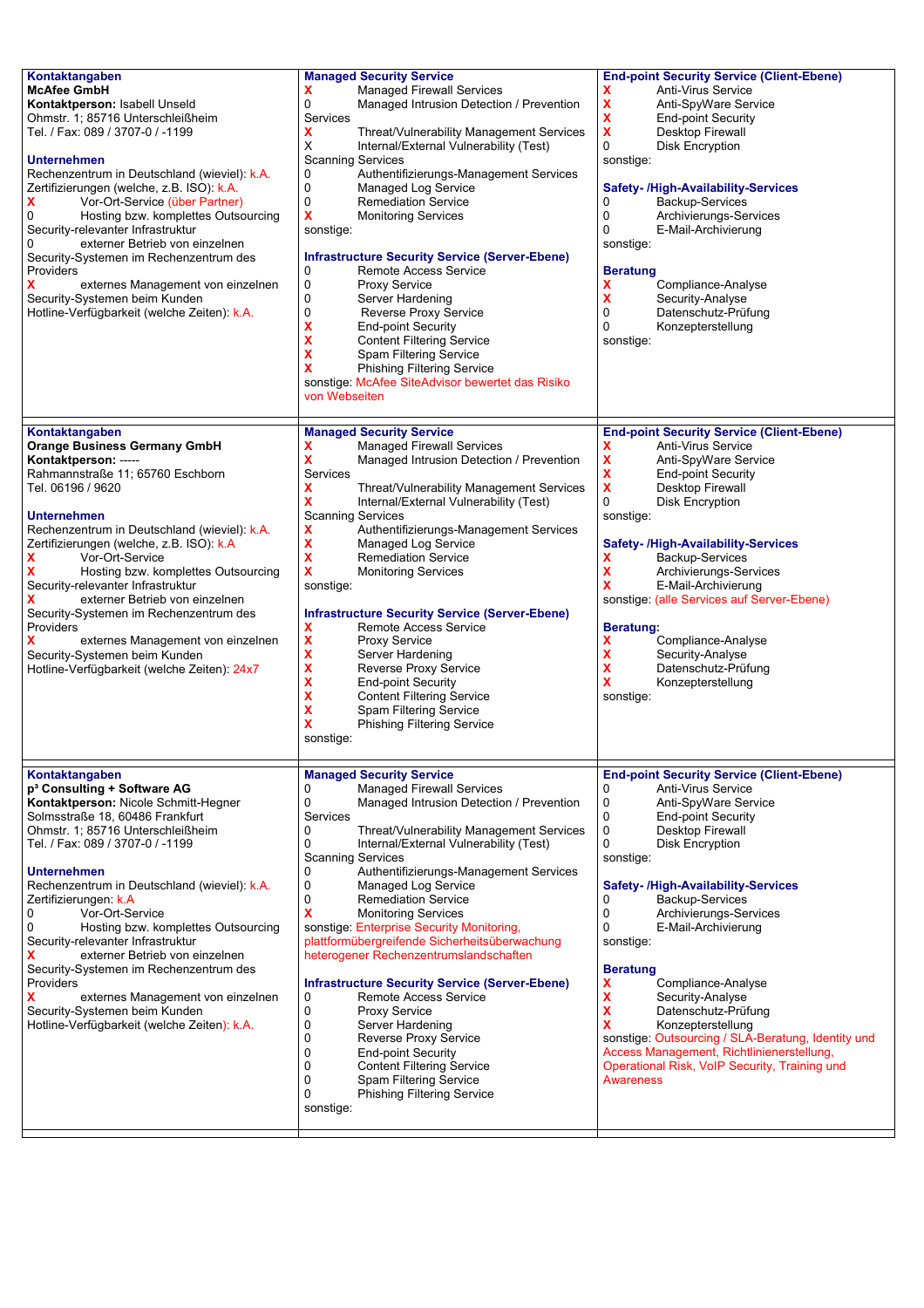| Kontaktangaben<br><b>Pallas GmbH</b><br>Kontaktperson: ------<br>Hermühlheimer Str. 10; 50321 Brühl<br>Tel. / Fax: 02232 / 1896-0; -29<br><b>Unternehmen</b><br>Rechenzentrum in Deutschland (wieviel): 2<br>Zertifizierungen: TÜV-geprüfte Managed Services<br>x<br>Vor-Ort-Service<br>Hosting bzw. komplettes Outsourcing<br>Security-relevanter Infrastruktur<br>externer Betrieb von einzelnen<br>Security-Systemen im Rechenzentrum des<br>Providers<br>externes Management von einzelnen<br>Security-Systemen beim Kunden<br>Hotline-Verfügbarkeit (welche Zeiten): Mo-Fr. 9-<br>18 Uhr oder 24x7                           | <b>Managed Security Service</b><br><b>Managed Firewall Services</b><br>x<br>X<br>Managed Intrusion Detection / Prevention<br>Services<br>Threat/Vulnerability Management Services<br>X<br>X<br>Internal/External Vulnerability (Test)<br><b>Scanning Services</b><br>Authentifizierungs-Management Services<br>X<br>0<br>Managed Log Service<br>0<br><b>Remediation Service</b><br>$\boldsymbol{\mathsf{x}}$<br><b>Monitoring Services</b><br>sonstige:<br><b>Infrastructure Security Service (Server-Ebene)</b><br><b>Remote Access Service</b><br>x<br>X<br><b>Proxy Service</b><br>$\boldsymbol{\mathsf{x}}$<br>Server Hardening<br>$\boldsymbol{\mathsf{x}}$<br>Reverse Proxy Service<br>X<br><b>End-point Security</b><br>X<br><b>Content Filtering Service</b><br>X<br>Spam Filtering Service<br>X<br><b>Phishing Filtering Service</b><br>sonstige: zentrale E-Mail-Verschlüsselung | <b>End-point Security Service (Client-Ebene)</b><br>Anti-Virus Service<br>0<br>0<br>Anti-SpyWare Service<br>0<br><b>End-point Security</b><br>X<br>Desktop Firewall<br>0<br><b>Disk Encryption</b><br>sonstige:<br><b>Safety-/High-Availability-Services</b><br>Backup-Services<br>x<br>0<br>Archivierungs-Services<br>x<br>E-Mail-Archivierung<br>sonstige: Hochverfügbarkeits-Storage<br><b>Beratung</b><br>Compliance-Analyse<br>0<br>X<br>Security-Analyse<br>X<br>Datenschutz-Prüfung<br>x<br>Konzepterstellung<br>sonstige: |
|-----------------------------------------------------------------------------------------------------------------------------------------------------------------------------------------------------------------------------------------------------------------------------------------------------------------------------------------------------------------------------------------------------------------------------------------------------------------------------------------------------------------------------------------------------------------------------------------------------------------------------------|--------------------------------------------------------------------------------------------------------------------------------------------------------------------------------------------------------------------------------------------------------------------------------------------------------------------------------------------------------------------------------------------------------------------------------------------------------------------------------------------------------------------------------------------------------------------------------------------------------------------------------------------------------------------------------------------------------------------------------------------------------------------------------------------------------------------------------------------------------------------------------------------|-----------------------------------------------------------------------------------------------------------------------------------------------------------------------------------------------------------------------------------------------------------------------------------------------------------------------------------------------------------------------------------------------------------------------------------------------------------------------------------------------------------------------------------|
| Kontaktangaben<br>retarus GmbH<br>Kontaktperson: Peter Kopfmann<br>Aschauer Straße 30; 81549 München<br>Tel. / Fax: 089 / 5528-0; -1919<br><b>Unternehmen</b><br>Rechenzentrum in Deutschland (wieviel): 3<br>Zertifizierungen (welche, z.B. ISO): k.A.<br>O<br>Vor-Ort-Service<br>Hosting bzw. komplettes Outsourcing<br>Security-relevanter Infrastruktur<br>externer Betrieb von einzelnen<br>Security-Systemen im Rechenzentrum des<br>Providers<br>O<br>externes Management von einzelnen<br>Security-Systemen beim Kunden<br>Hotline-Verfügbarkeit (welche Zeiten): 24x7x365                                                | <b>Managed Security Service</b><br>0<br><b>Managed Firewall Services</b><br>0<br>Managed Intrusion Detection / Prevention<br>Services<br>0<br>Threat/Vulnerability Management Services<br>0<br>Internal/External Vulnerability (Test)<br><b>Scanning Services</b><br>Authentifizierungs-Management Services<br>0<br>0<br>Managed Log Service<br>0<br><b>Remediation Service</b><br>0<br><b>Monitoring Services</b><br>sonstige:<br><b>Infrastructure Security Service (Server-Ebene)</b><br>0<br>Remote Access Service<br>$\pmb{\mathsf{X}}$<br><b>Proxy Service</b><br>0<br>Server Hardening<br>0<br>Reverse Proxy Service<br>0<br><b>End-point Security</b><br>X<br><b>Content Filtering Service</b><br>X<br>Spam Filtering Service<br>X<br><b>Phishing Filtering Service</b><br>sonstige:                                                                                               | <b>End-point Security Service (Client-Ebene)</b><br><b>Anti-Virus Service</b><br>0<br>0<br>Anti-SpyWare Service<br>0<br><b>End-point Security</b><br>0<br>Desktop Firewall<br>0<br><b>Disk Encryption</b><br>sonstige:<br><b>Safety-/High-Availability-Services</b><br>Backup-Services<br>0<br>0<br>Archivierungs-Services<br>x<br>E-Mail-Archivierung<br>sonstige:<br><b>Beratung</b><br>Compliance-Analyse<br>0<br>0<br>Security-Analyse<br>0<br>Datenschutz-Prüfung<br>0<br>Konzepterstellung<br>sonstige:                     |
| Kontaktangaben<br>schuelke.net - internet.security.consulting<br>Kontaktperson: Christian Schülke<br>Konrad-Adenauer-Straße 41; 63225 Langen<br>Tel. / Fax: 06103 / 5715-571; -574<br><b>Unternehmen</b><br>Rechenzentrum in Deutschland (wieviel): k.A.<br>Zertifizierungen (welche, z.B. ISO): k.A.<br>x<br>Vor-Ort-Service<br>x<br>Hosting bzw. komplettes Outsourcing<br>Security-relevanter Infrastruktur<br>externer Betrieb von einzelnen<br>Security-Systemen im Rechenzentrum des<br>Providers<br>x<br>externes Management von einzelnen<br>Security-Systemen beim Kunden<br>Hotline-Verfügbarkeit (welche Zeiten): 24x7 | <b>Managed Security Service</b><br>$\pmb{\mathsf{X}}$<br><b>Managed Firewall Services</b><br>X<br>Managed Intrusion Detection / Prevention<br>Services<br>x<br>Threat/Vulnerability Management Services<br>x<br>Internal/External Vulnerability (Test)<br><b>Scanning Services</b><br>0<br>Authentifizierungs-Management Services<br>X<br>Managed Log Service<br><b>Remediation Service</b><br>0<br>X<br><b>Monitoring Services</b><br>sonstige:<br><b>Infrastructure Security Service (Server-Ebene)</b><br><b>Remote Access Service</b><br>X<br>0<br>Proxy Service<br>0<br>Server Hardening<br>0<br><b>Reverse Proxy Service</b><br>x<br><b>End-point Security</b><br>X<br><b>Content Filtering Service</b><br>X<br>Spam Filtering Service<br>X<br><b>Phishing Filtering Service</b><br>sonstige:                                                                                        | <b>End-point Security Service (Client-Ebene)</b><br>X<br>Anti-Virus Service<br>X<br>Anti-SpyWare Service<br>X<br><b>End-point Security</b><br>X<br>Desktop Firewall<br>x<br>Disk Encryption<br>sonstige:<br>Safety- /High-Availability-Services<br>Backup-Services<br>x<br>0<br>Archivierungs-Services<br>x<br>E-Mail-Archivierung<br>sonstige:<br><b>Beratung</b><br>Compliance-Analyse<br>0<br>x<br>Security-Analyse<br>0<br>Datenschutz-Prüfung<br>X<br>Konzepterstellung<br>sonstige:                                         |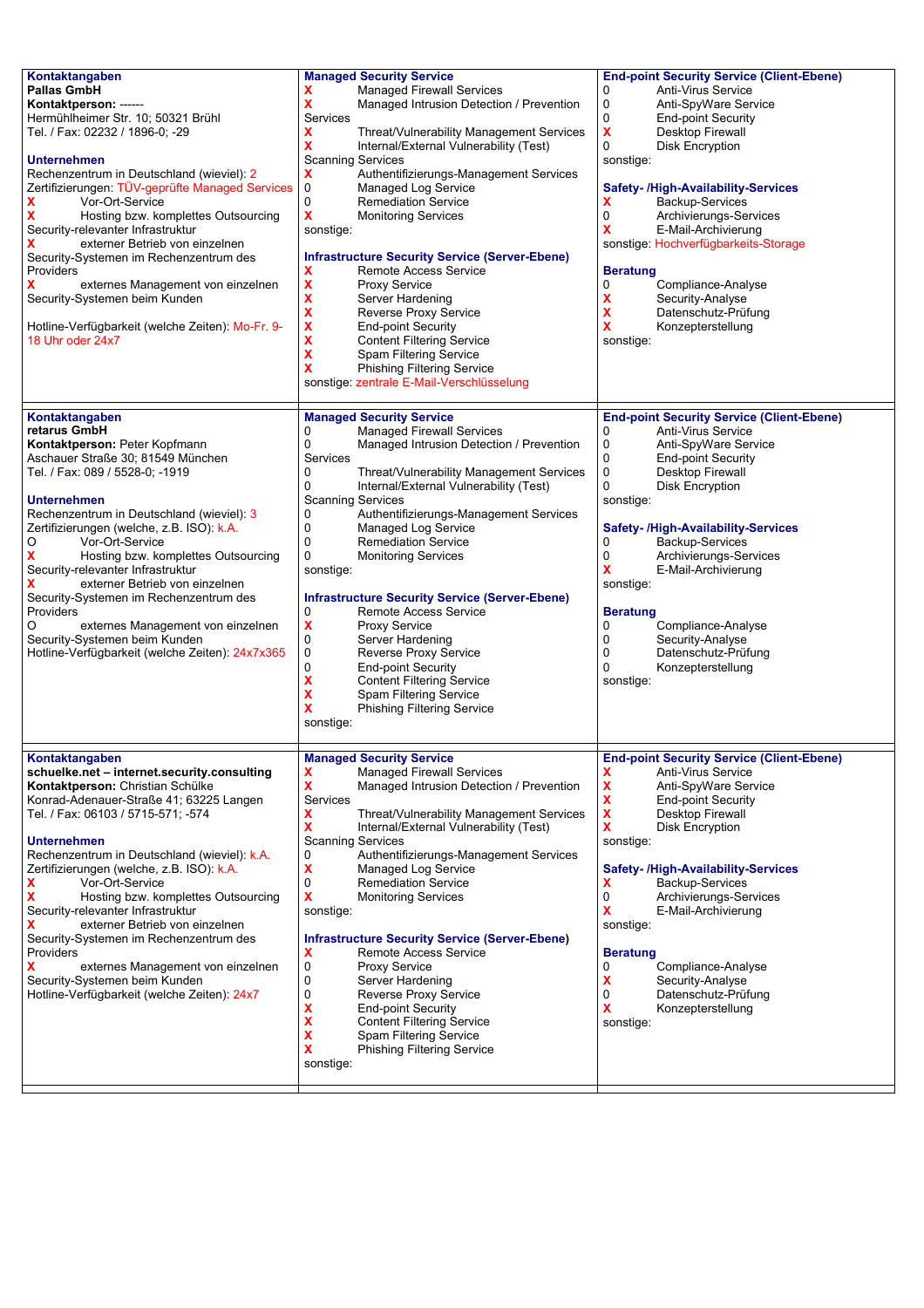| Kontaktangaben<br><b>Secunet Security Networks AG</b><br>Kontaktperson: ------<br>Kronprinzenstr. 30; 45128 Essen<br>Tel. / Fax: 0201 / 5454-0; -1000<br><b>Unternehmen</b><br>Rechenzentrum in Deutschland (wieviel): 2<br>Zertifizierungen: Nein<br>x<br>Vor-Ort-Service<br>Hosting bzw. komplettes Outsourcing<br>Security-relevanter Infrastruktur<br>externer Betrieb von einzelnen<br>Security-Systemen im Rechenzentrum des<br>Providers<br>x<br>externes Management von einzelnen<br>Security-Systemen beim Kunden<br>Hotline-Verfügbarkeit (welche Zeiten): 24x7                                                                  | <b>Managed Security Service</b><br>x<br><b>Managed Firewall Services</b><br>X<br>Managed Intrusion Detection / Prevention<br>Services<br>Threat/Vulnerability Management Services<br>0<br>0<br>Internal/External Vulnerability (Test)<br><b>Scanning Services</b><br>X<br>Authentifizierungs-Management Services<br>X<br>Managed Log Service<br>0<br><b>Remediation Service</b><br>X<br><b>Monitoring Services</b><br>sonstige: Managed Service für Digitale qualifizierte<br>Signaturen<br><b>Infrastructure Security Service (Server-Ebene)</b><br>X<br>Remote Access Service<br>$\mathbf x$<br><b>Proxy Service</b><br>X<br>Server Hardening<br>X<br>Reverse Proxy Service<br>X<br><b>End-point Security</b><br>X<br><b>Content Filtering Service</b><br>X<br>Spam Filtering Service<br>x<br><b>Phishing Filtering Service</b><br>sonstige: Web-Application Firewall, Antivirus | <b>End-point Security Service (Client-Ebene)</b><br>Anti-Virus Service<br>0<br>0<br>Anti-SpyWare Service<br>0<br><b>End-point Security</b><br>0<br>Desktop Firewall<br>0<br><b>Disk Encryption</b><br>sonstige:<br><b>Safety-/High-Availability-Services</b><br>Backup-Services<br>0<br>0<br>Archivierungs-Services<br>x<br>E-Mail-Archivierung<br>sonstige:<br><b>Beratung</b><br>Compliance-Analyse<br>0<br>0<br>Security-Analyse<br>0<br>Datenschutz-Prüfung<br>0<br>Konzepterstellung<br>sonstige:                                                           |
|--------------------------------------------------------------------------------------------------------------------------------------------------------------------------------------------------------------------------------------------------------------------------------------------------------------------------------------------------------------------------------------------------------------------------------------------------------------------------------------------------------------------------------------------------------------------------------------------------------------------------------------------|------------------------------------------------------------------------------------------------------------------------------------------------------------------------------------------------------------------------------------------------------------------------------------------------------------------------------------------------------------------------------------------------------------------------------------------------------------------------------------------------------------------------------------------------------------------------------------------------------------------------------------------------------------------------------------------------------------------------------------------------------------------------------------------------------------------------------------------------------------------------------------|------------------------------------------------------------------------------------------------------------------------------------------------------------------------------------------------------------------------------------------------------------------------------------------------------------------------------------------------------------------------------------------------------------------------------------------------------------------------------------------------------------------------------------------------------------------|
| Kontaktangaben<br>SHE Informationstechnologie AG<br>Kontaktperson: ------<br>Donnersbergweg 3; 67059 Ludwigshafen<br>Tel. / Fax: 0621 / 5200-229; -558<br><b>Unternehmen</b><br>Rechenzentrum in Deutschland (wieviel): 2<br>Zertifizierungen: k.A<br>x<br>Vor-Ort-Service<br>Hosting bzw. komplettes Outsourcing<br>х<br>Security-relevanter Infrastruktur<br>externer Betrieb von einzelnen<br>Security-Systemen im Rechenzentrum des<br>Providers<br>externes Management von einzelnen<br>Security-Systemen beim Kunden<br>Hotline-Verfügbarkeit (welche Zeiten): k.A.                                                                  | <b>Managed Security Service</b><br><b>Managed Firewall Services</b><br>x<br>X<br>Managed Intrusion Detection / Prevention<br><b>Services</b><br>X<br>Threat/Vulnerability Management Services<br>X<br>Internal/External Vulnerability (Test)<br><b>Scanning Services</b><br>X<br>Authentifizierungs-Management Services<br>X<br>Managed Log Service<br>0<br><b>Remediation Service</b><br>X<br><b>Monitoring Services</b><br>sonstige:<br><b>Infrastructure Security Service (Server-Ebene)</b><br>X<br><b>Remote Access Service</b><br>$\boldsymbol{\mathsf{x}}$<br><b>Proxy Service</b><br>$\pmb{\mathsf{x}}$<br>Server Hardening<br>0<br><b>Reverse Proxy Service</b><br>X<br><b>End-point Security</b><br>X<br><b>Content Filtering Service</b><br>X<br>Spam Filtering Service<br>x<br><b>Phishing Filtering Service</b><br>sonstige:                                          | <b>End-point Security Service (Client-Ebene)</b><br>Anti-Virus Service<br>x<br>X<br>Anti-SpyWare Service<br>X<br><b>End-point Security</b><br>X<br>Desktop Firewall<br>X<br><b>Disk Encryption</b><br>sonstige:<br><b>Safety-/High-Availability-Services</b><br>Backup-Services<br>X<br>X<br>Archivierungs-Services<br>x<br>E-Mail-Archivierung<br>sonstige:<br><b>Beratung</b><br>X<br>Compliance-Analyse<br>X<br>Security-Analyse<br>X<br>Datenschutz-Prüfung<br>X<br>Konzepterstellung<br>sonstige:                                                           |
| Kontaktangaben<br><b>SITaaS GmbH</b><br>Kontaktperson: Anika Wüstner<br>Kurt-Schumacher Ring 1; 65197 Wiesbaden<br>Tel. / Fax: 0611 / 945 89-590; -598<br><b>Unternehmen</b><br>Rechenzentrum in Deutschland (wieviel): 1<br>(Grass-Merkur)<br>Zertifizierungen (welche, z.B. ISO): ISO/IEC<br>20000<br>x<br>Vor-Ort-Service<br>x<br>Hosting bzw. komplettes Outsourcing<br>Security-relevanter Infrastruktur<br>x<br>externer Betrieb von einzelnen<br>Security-Systemen im Rechenzentrum des<br>Providers<br>x<br>externes Management von einzelnen<br>Security-Systemen beim Kunden<br>Hotline-Verfügbarkeit (welche Zeiten): 9 -18 Uhr | <b>Managed Security Service</b><br>0<br><b>Managed Firewall Services</b><br>Managed Intrusion Detection / Prevention<br>0<br>Services<br>0<br>Threat/Vulnerability Management Services<br>0<br>Internal/External Vulnerability (Test)<br><b>Scanning Services</b><br>0<br>Authentifizierungs-Management Services<br>0<br>Managed Log Service<br>0<br><b>Remediation Service</b><br>0<br><b>Monitoring Services</b><br>sonstige:<br><b>Infrastructure Security Service (Server-Ebene)</b><br>0<br>Remote Access Service<br>0<br><b>Proxy Service</b><br>0<br>Server Hardening<br>0<br>Reverse Proxy Service<br>0<br><b>End-point Security</b><br>0<br><b>Content Filtering Service</b><br>0<br>Spam Filtering Service<br>0<br><b>Phishing Filtering Service</b><br>sonstige:                                                                                                        | <b>End-point Security Service (Client-Ebene)</b><br>0<br>Anti-Virus Service<br>Anti-SpyWare Service<br>0<br>0<br><b>End-point Security</b><br>0<br><b>Desktop Firewall</b><br>0<br><b>Disk Encryption</b><br>sonstige:<br>Safety- /High-Availability-Services<br>x<br>Backup-Services<br>X<br>Archivierungs-Services<br>x<br>E-Mail-Archivierung<br>sonstige: Anti-Spam, Antivirus, Content Filter für<br>Mail-Systeme<br><b>Beratung</b><br>X<br>Compliance-Analyse<br>0<br>Security-Analyse<br>0<br>Datenschutz-Prüfung<br>x<br>Konzepterstellung<br>sonstige: |